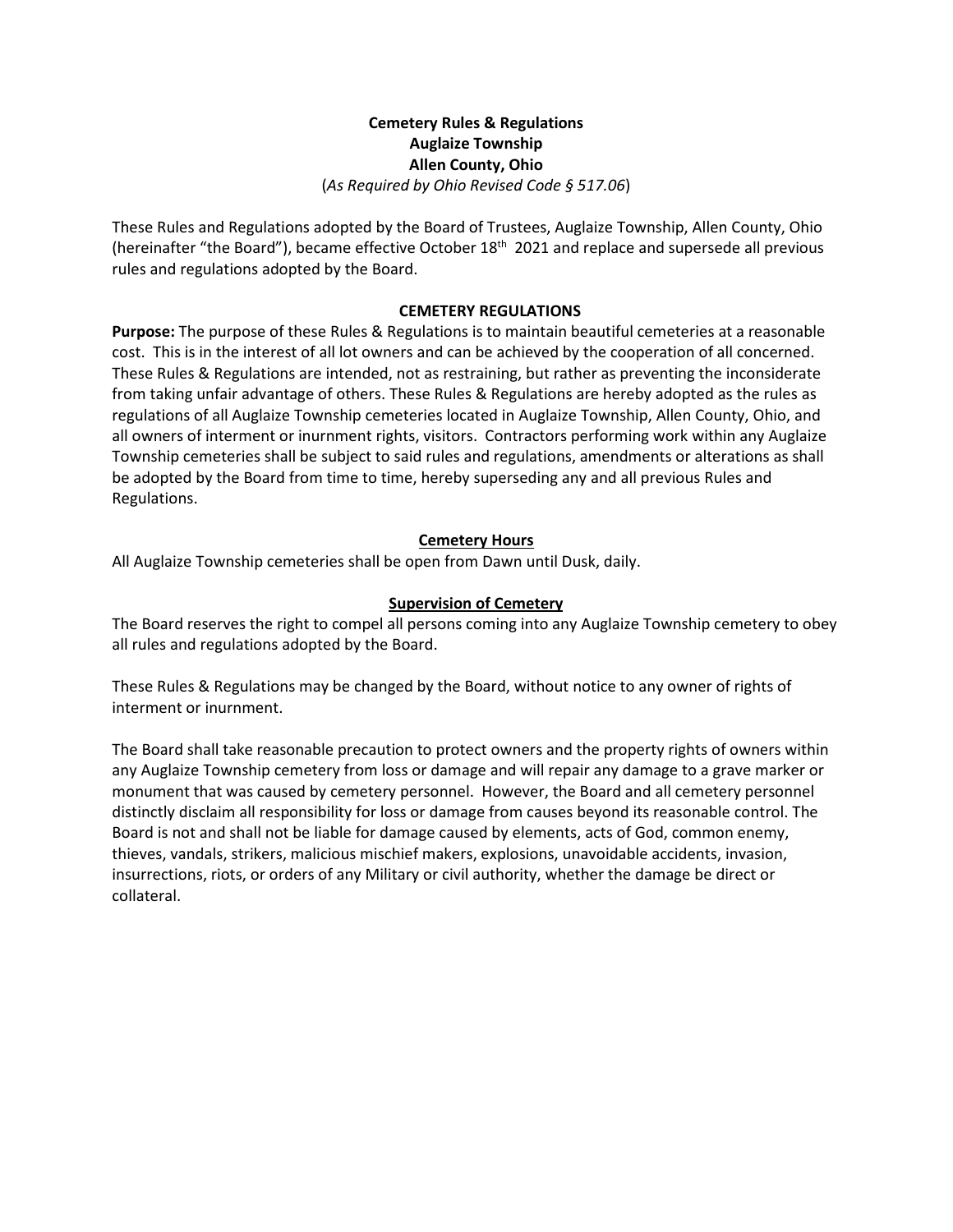## **Cemetery Seasons**

Grave Decorations, the year shall be divided into two seasons:

- 1) Winter: November 1st March 1<sup>st</sup>, Winter Decorations not removed will be disposed of by **March 8th.**
- **2)** Summer: March 1st November 1st, **Summer Decorations not removed will be disposed of by November 8th.**

#### *Winter Season*

Bouquets or sprays of natural or artificial flowers in turn-down vases or vases mounted as part of the monument or mounted securely on an upright monument are permitted during the winter season.

Grave blankets of an evergreen or similar material – flush with the ground and securely anchored are permitted during the winter season. Bouquets or sprays securely anchored to the ground are also permitted.

Grave blankets must within seven (7) calendar days after the end of winter season, or they will be removed by cemetery personnel.

#### *Summer Season*

Bouquets or sprays of natural or artificial flowers in turn-down vases or vases mounted as part of the monument or mounted securely or an upright monument are permitted during the summer season.

#### *Special Date Exceptions*

Potted plants, summer wreaths, baskets, small planters and plastic designs are permitted only for a period of seven (7) calendar days before and ending seven (7) calendar days after each of the following special dates:

Federal Holidays, Easter, Mother's Day, Memorial Day, Father's Day, and Christmas. If any of these decorations are not removed by the decorator or owner at the end of each Special Date period, they will be removed and disposed of by cemetery personnel.

## **Modifications and Amendments**

The Board may, and it hereby expressly reserves the right at all times, with or without notice to any owner of rights of interment or inurnment, to adopts new rules and regulations, or to amend, alter, and/or repeal any rule, regulation, and/or article section, paragraph, and/or sentence in these Rules & Regulations.

Special cases may arise in which the literal enforcement of a rule may impose unnecessary hardship. The Board, therefore, reserves the right, without notice, to make exceptions, suspensions, or modifications in any of these Rules & Regulations, when, in its judgment, the same appear advisable; and such temporary exceptions, suspensions, or modifications shall in no way be construed as affecting the general application of these Rules & Regulations, or as creating any enforceable precedence.